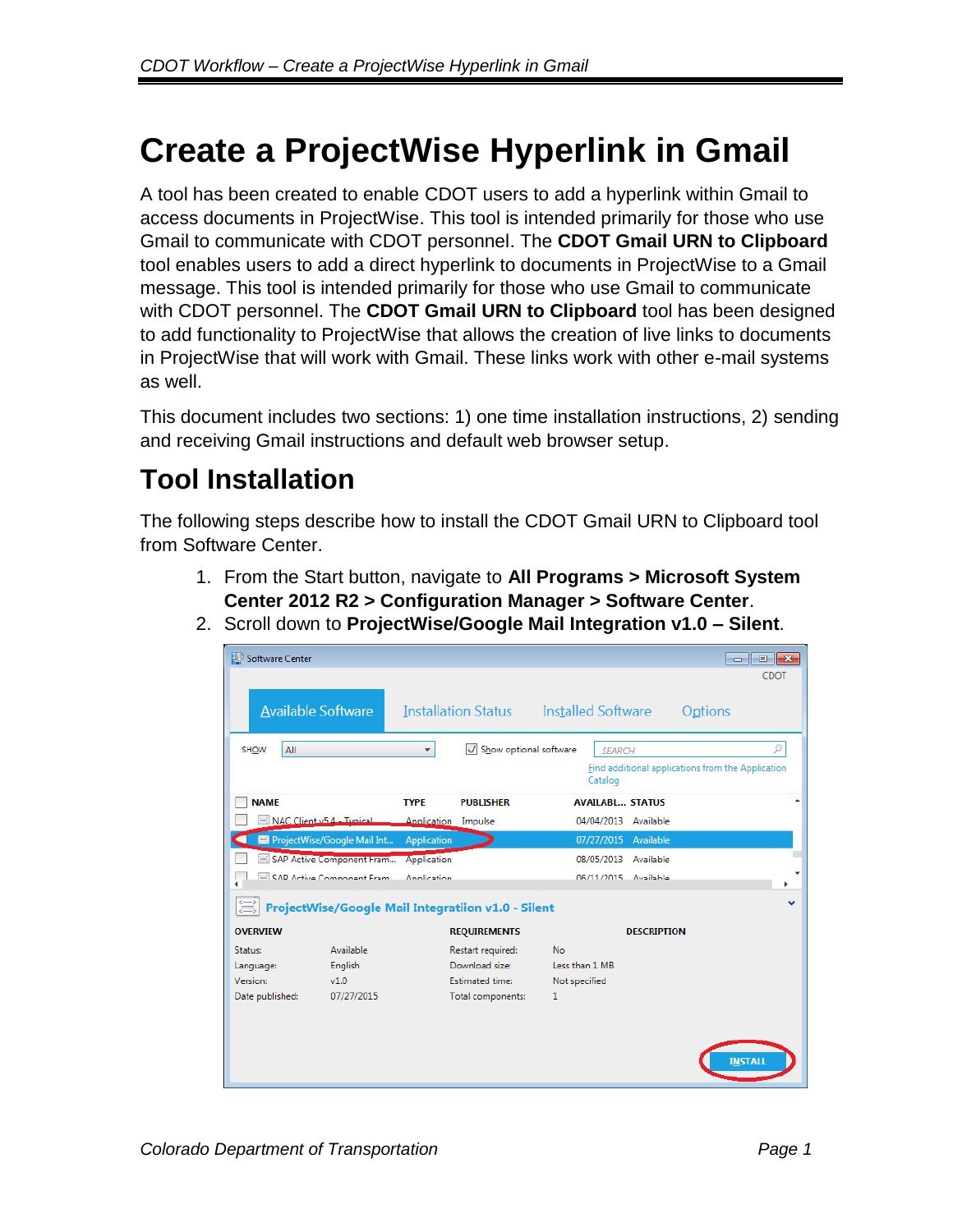- 3. Click on the row to highlight it.
- 4. Click **Install** to start the installation.

The tool is downloaded and installed to your computer. This should take less than a minute.

5. Exit Software Center.

## **Sending and Receiving Gmail**

#### **Sending a Link via Gmail**

The following steps will describe how to add the URL location of a document (or folder) in ProjectWise as a hyperlink in Gmail. There are two link styles available; one showing the document title, and the second showing the document path.

1. In ProjectWise Explorer, select a document (or folder).



2. Right click on the document (or folder) and select **CDOT Copy Gmail URN to Clipboard**.

| ols<br>Window<br>Help<br>do - Search<br>.state.co.us:PwiseProduction\Docun<br>Name<br>Cross_Sections<br>Reference Files<br>Tabs<br>12345DES_Plan01.dgn | Send To<br>Copy List To<br><b>Attributes</b><br><b>Change State</b><br><b>Batch Print</b><br>i-model Packager<br>Properties | ▶<br>▶<br>▶ | Sta<br>Des |
|--------------------------------------------------------------------------------------------------------------------------------------------------------|-----------------------------------------------------------------------------------------------------------------------------|-------------|------------|
| / M 12345DES_Plan02.dgn                                                                                                                                | CDOT Copy GMail URN to Clipboard                                                                                            |             |            |
| / L 12345DES_Plan03.dgn<br>12345DES_Plan04.dgn                                                                                                         | CDOT Copy GMail URN to Clipboard (Bare)                                                                                     |             |            |

*Note:* This will create a link style showing the document title (or folder). For example: ProjectWise Link to: 12345DES\_Plan01.dgn.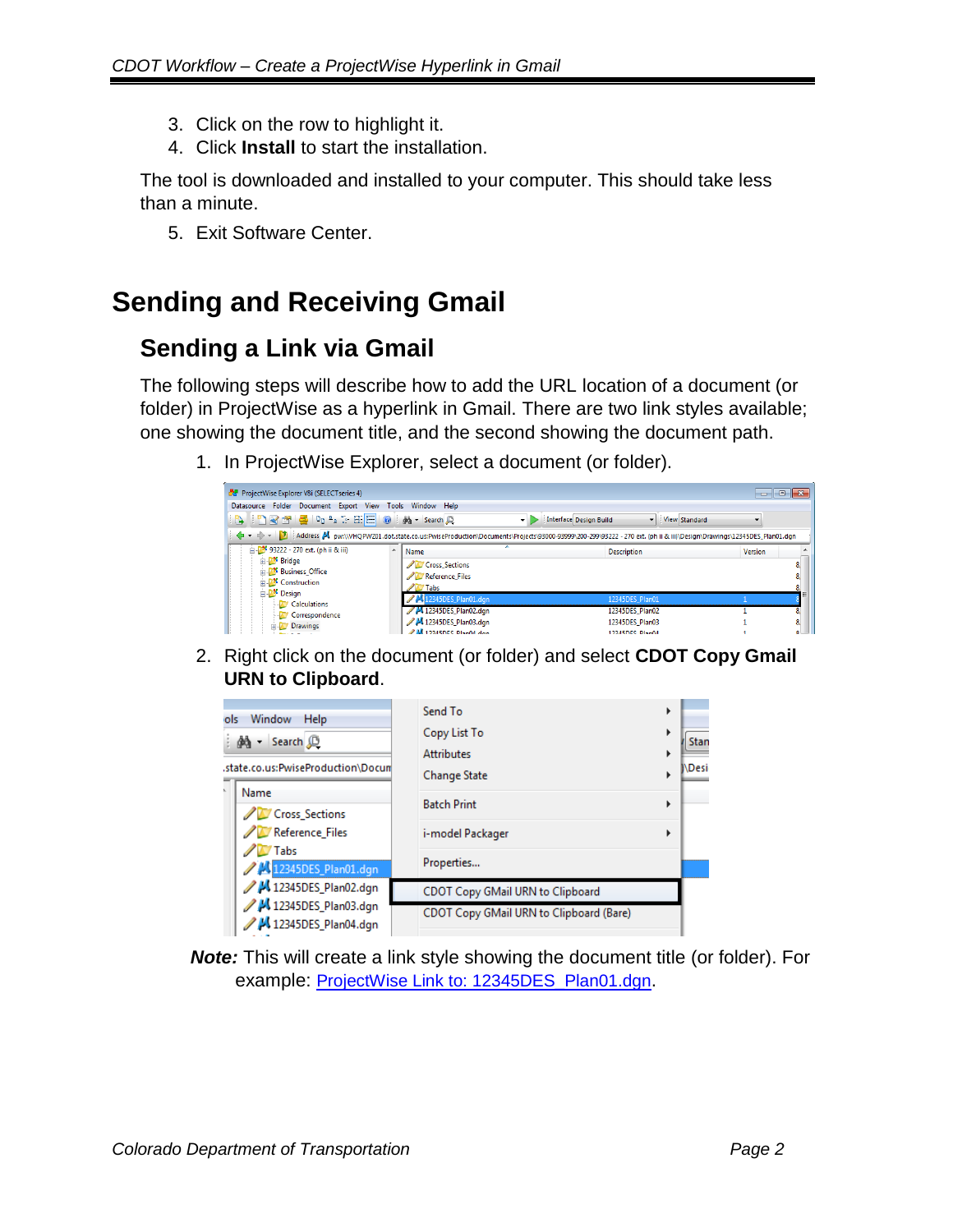3. To create a link with the full URN path select CDOT Copy Gmail URN to Clipboard (Bare).



- 4. This will create link showing the document path. pw:\\VHQPWZ01.dot.state.co.us:PwiseProduction\Documents\Projects\9300 0-93999\200-299\93222 - 270 ext. (ph ii & iii)\Design\Drawings\12345DES\_Plan01.dgn
- 5. After placing the URN path in the clipboard, open Gmail and compose a message.
- 6. Right click in the message at the location where the link should be placed and select **Paste**.

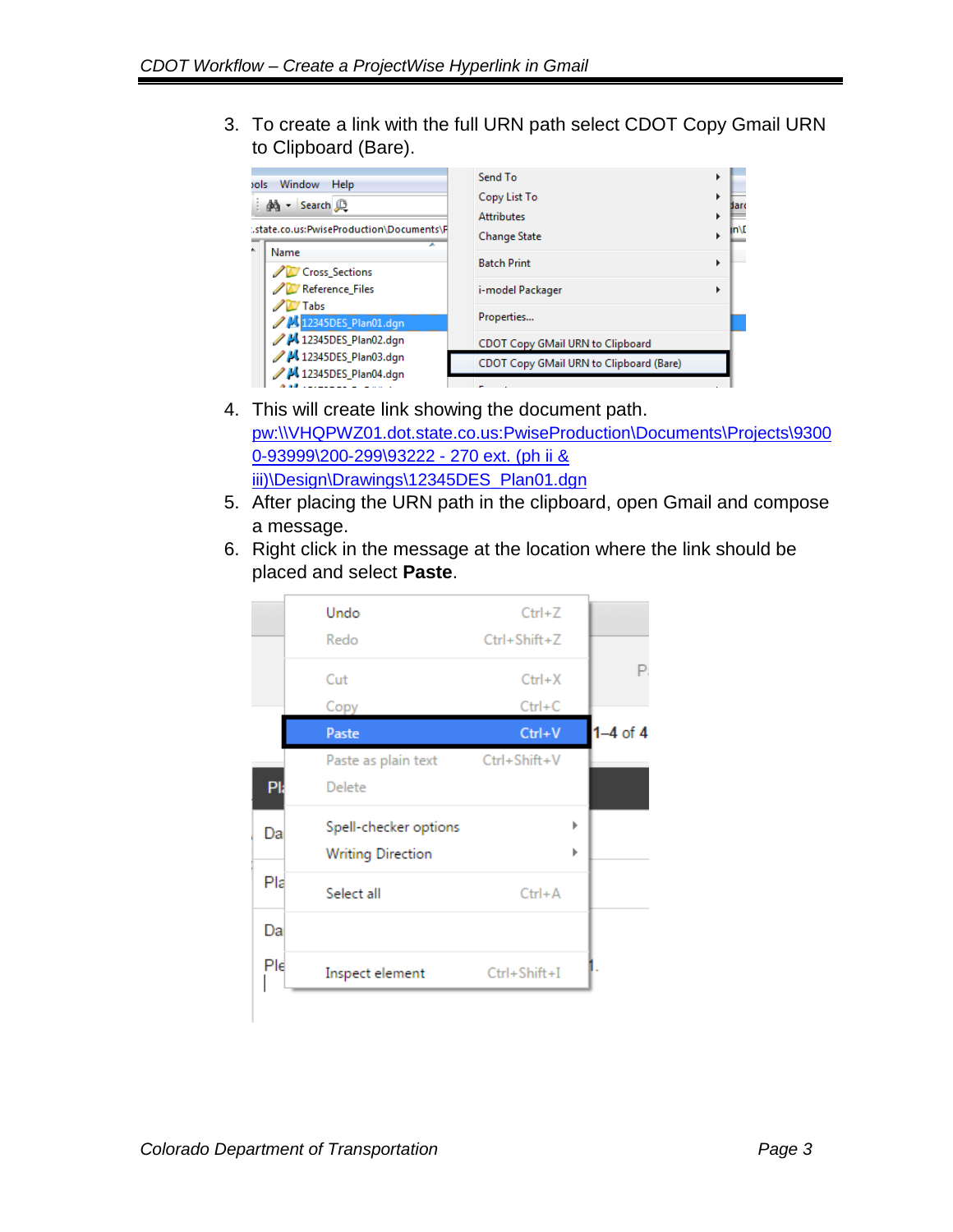7. Click Send.

| <b>Plan Sheet Review</b>                                                                                                                                                                                                                                                                                                                                                    |  |  |  |
|-----------------------------------------------------------------------------------------------------------------------------------------------------------------------------------------------------------------------------------------------------------------------------------------------------------------------------------------------------------------------------|--|--|--|
| Dan.Palmer@state.co.us                                                                                                                                                                                                                                                                                                                                                      |  |  |  |
| <b>Plan Sheet Review</b>                                                                                                                                                                                                                                                                                                                                                    |  |  |  |
| Dan<br>Please review the structure notes in plan sheet 1.<br>ProjectWise Link to: 12345DES Plan01.dqn<br>Thank you<br>Pat                                                                                                                                                                                                                                                   |  |  |  |
| $\underline{A}$ $\begin{bmatrix} 0 \\ 0 \end{bmatrix}$ $\begin{bmatrix} A \\ C \end{bmatrix}$ . Eqn. and $\underline{A}$ . Then $\underline{A}$ is a set of $\underline{A}$ is a set of $\underline{A}$ is a set of $\underline{A}$ is a set of $\underline{A}$ is a set of $\underline{A}$ is a set of $\underline{A}$ is a set of<br>Saved<br><b>Send</b><br>$(\ddot{•})$ |  |  |  |

#### **Receiving a link via Gmail**

The first time a link within a Gmail is opened, a message from the default Web browser may be displayed alerting that the link is attempting to open a program. This is normal behavior, as the link is trying to open ProjectWise (if it is not already open).

#### **Default Web Browser Setup**

The following steps describe how to configure *Chrome* and *Internet Explorer*.

#### **Chrome**

If *Chrome* is the default browser and a link within Gmail is clicked on, a browser window will open in order to launch ProjectWise.

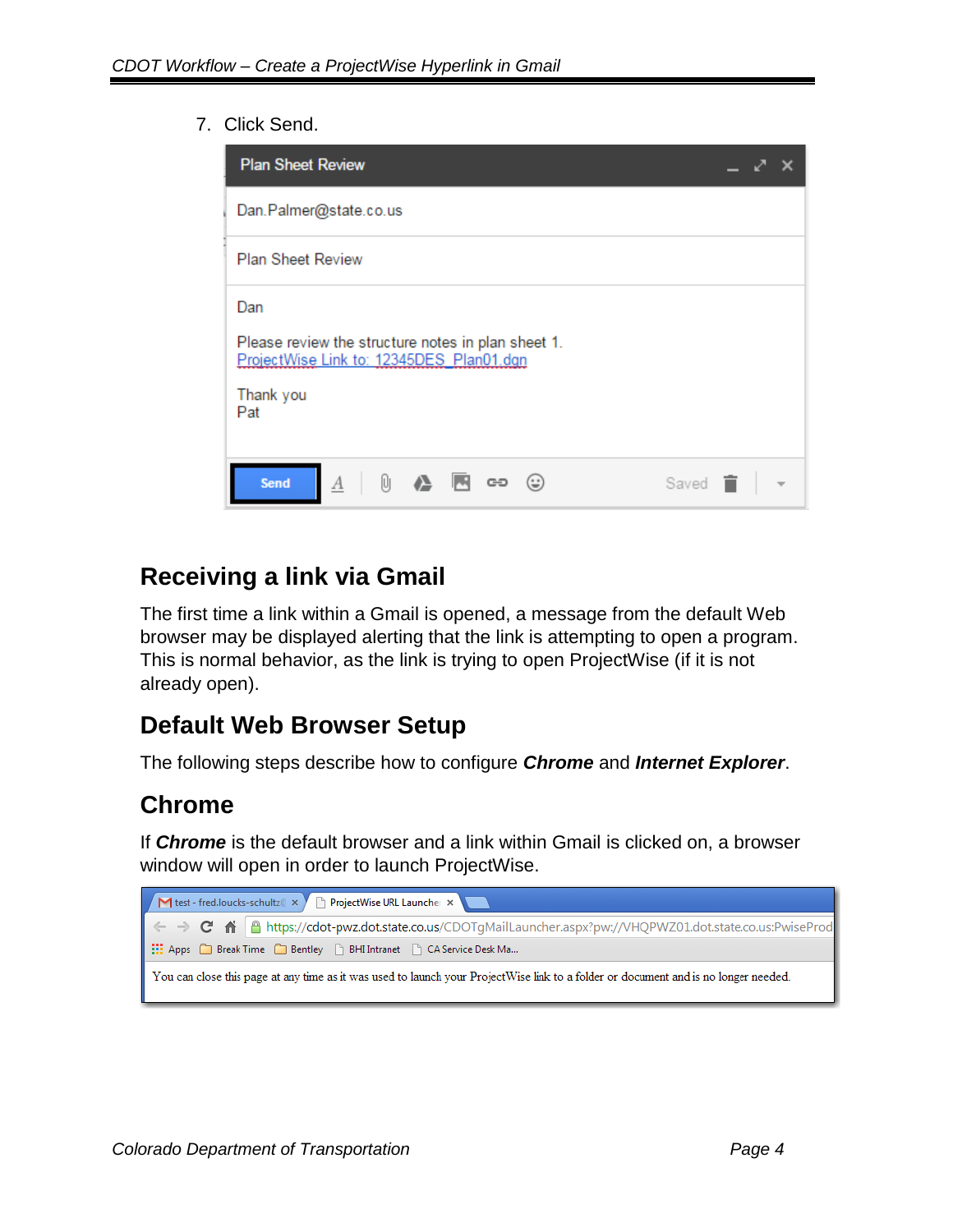The ProjectWise URL Launcher tab will close automatically after a few seconds. If this is the first time a ProjectWise link has been opened in *Chrome*, the **External Protocol Request** dialog box will open.



- 8. Toggle on the *Remember my choice for all links of this type*.
- 9. Click *Launch Application*.
- 10.Close Chrome (if desired).

*Note:* The ProjectWise URL Launcher tab will close automatically.

11.ProjectWise will launch. Log in if required.

The link will open the appropriate folder.